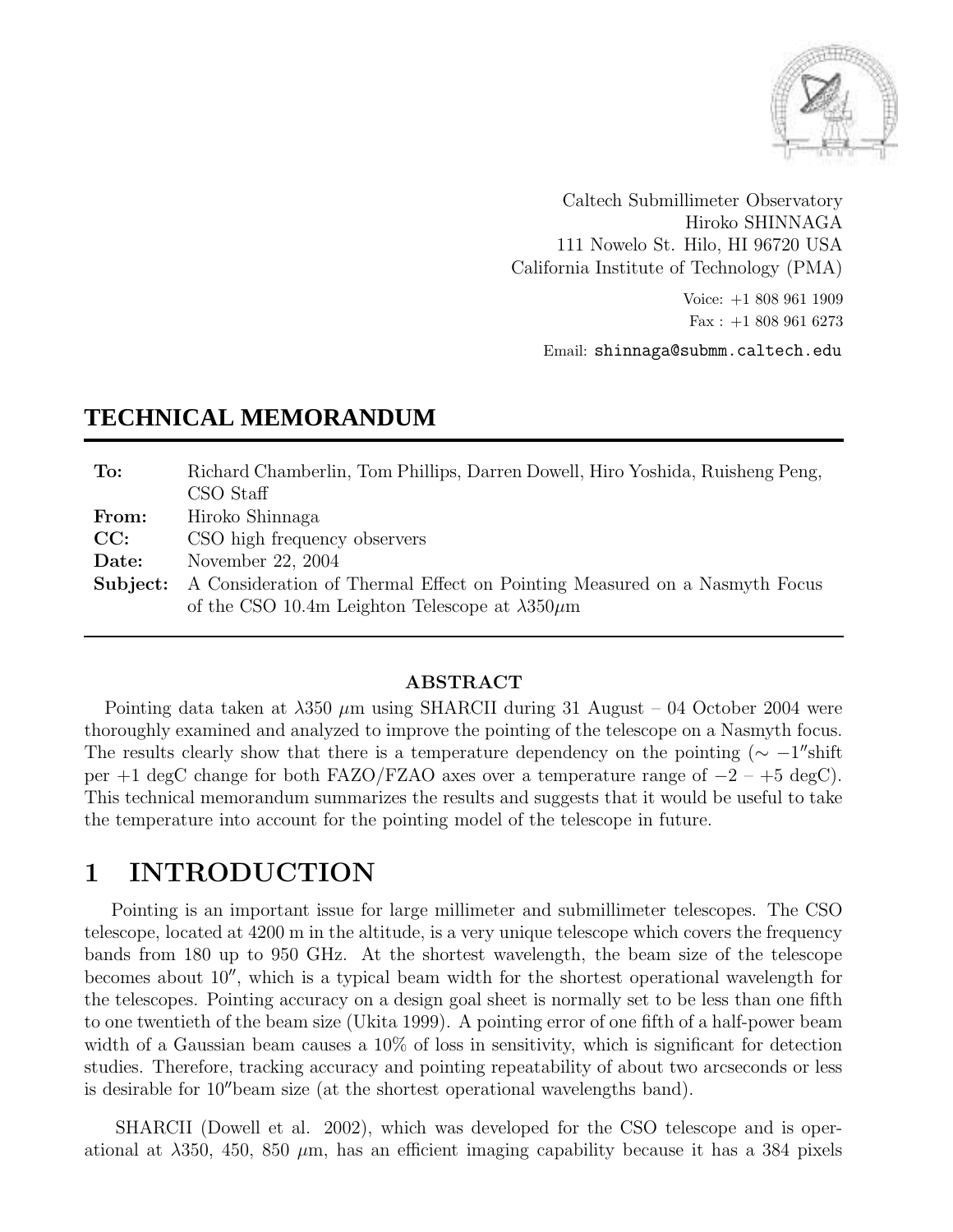two dimensional array. Combining with the unique scan modes such as Lissajous scan, Box scan, and sometime using chopping mode, SHARCII allows us to make a sensitive imaging at submillimeter wavelengths from ground. SHARCII images will give us two dimensional information from one scan, so that observers can correct pointing error when analyzing the data by adjusting the center. However, heterodyne receivers have only one beam so that repeatability of the pointing is more critical, especially when we try to detect very weak signal. And that is always the case for cutting edge sciences. Pointing error caused by instrumental alignment or gravitational deformation can be corrected by taking the effects into account for the pointing model because these effects are constant as far as the hardware stays the same. On the other hand, wind or temperature influences on the structure of the telescope in a relatively short time scale (less than 1 hour). To minimize these effects, the CSO telescope is placed in the dorm.

One of very unique points is that the CSO telescope has the dish surface optimization system (DSOS<sup>1</sup>) implemented by Leong et al. at the observatory (Leong et al. 2003). It allows us to make a gravitational deformation correction physically. The good performance improves the surface accuracy (from 25 to 13  $\mu$ m) significantly. Accordingly, the efficiency at 850 GHz band has been improved from 33 % to 62 %, which is close to the theoretical capability of the telescope 66% (Leong et al. 2003). This DSOS is therefore a key component for very sensitive observations at the short submillimeter wavelength using the telescope.

In the SHARCII 2004 autumn run, observers took many pointing data. One would be able to examine the pointing stability in detail from the data accumulated during the period. Here the results of the pointing status (as of early October 2004) are summarized and discussed towards improving the pointing model.

### 2 THE DATA

Quite a lot of SHARCII pointing data were taken during the 2004 autumn run. In total, for both science and pointing, about 2400 images were taken during the entire run. Among them,  $\lambda$ 350  $\mu$ m pointing scans were extracted, which have a typical integration time of shorter than 200 seconds. For all the pointing scans, bright and compact sources, such as planets/massive asteroids (e.g., Uranus, Neptune, Vesta), evolved stars (e.g., AFGL 618, AFGL2688, OH231.8, omicron Cet), young stellar objects (HL Tau, L1551 etc), UCHII regions (e.g. W30H), and bright distant galaxy (ARP220), were used. CRUSH (Kovacs 2004) was used for data reduction. I filtered out the pointing scans when the DSOS (Leong et al 2003) was not working properly<sup>2</sup>. Also, pointing data taken with different pointing models<sup>3</sup> were filtered out for further analysis. All together, the data taken on Aug 31, Sep 1,  $11 - 20$ , 25, 27, 28, Oct  $3 - 4^4$  were investigated. On Sep 14th, pointing model were changed for several times. So, the data taken with the original model were only extracted, according to the memo noted by Min<sup>5</sup>. Also, it should be note that the data sets were taken using two different reference pixels<sup>6</sup>, namely  $(16.5, 6.5)$  and  $(16.5, 4.5)$ . To compensate the positional difference, 9"was added to the FZAO values for the data whose reference pixel were (16.5, 4.5).

<sup>&</sup>lt;sup>1</sup>For the latest information and the complete instruction to operate the system, please check the DSOS web site at http : //www.cso.caltech.edu/dsos/DSOS MLeong.html

<sup>2</sup>Based on the DSOS logs, with great help from Melanie.

<sup>3</sup>Based on Darren's memo, received on Sep 19 by email.

<sup>4</sup>Date and time given in this memo are based on UT time.

<sup>&</sup>lt;sup>5</sup>Based on Min's log on the night, received by email through Darek on Sep 14

<sup>&</sup>lt;sup>6</sup>There were other data which used very different reference pixels. But they were filtered out.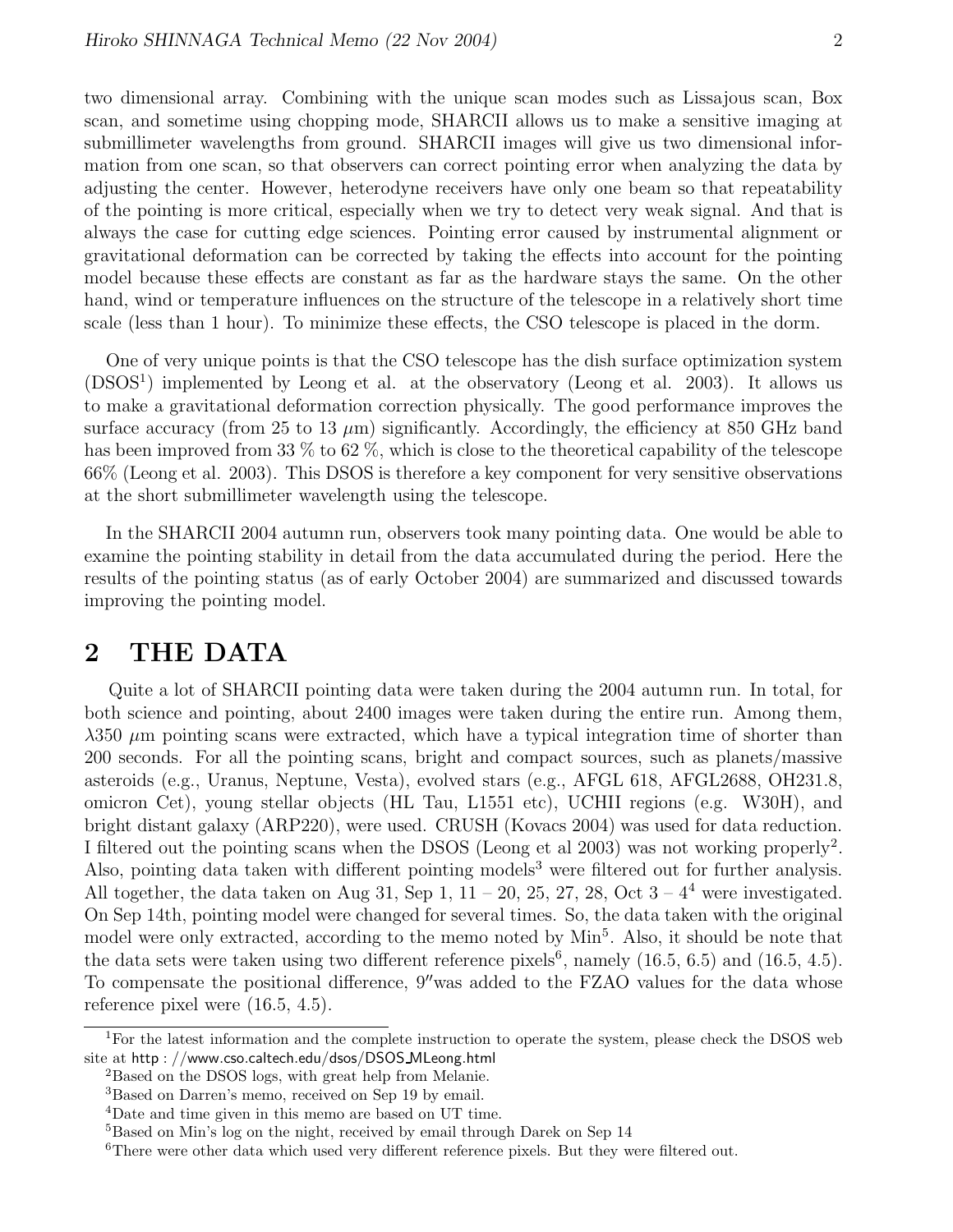The initial pointing parameters during the period were as follows; - Constant terms<sup>7</sup>  $YPOS_OFFSET = 0.30$  $YPOS A = 3.97622$  $YPOS_B = 7.39625$  $XPOS\text{-}DESTIMATION = -10.8$  $FOCUS \_OFFSET = 0.00$  $FOCUS A = 0.04570$ - T Terms<sup>8</sup>:  $TAZOF_A = 0.00$  $TAZOF_B = 2.70061E-5$  $TAZOF_C = 3.005845E-6$  $TZAOF_A = 0.00$  $TZAOF_B = -6.69182E-4$  $TZAOF_C = -6.593466E-6$ 

Note that, during the period of Sep  $20 - 22$  (UT) 2004, the DSOS was left turned on for three days and nights. (Because of the reason, next observers on Sep 23 could not use the DSOS function unfortunately, since the system needed time for cool down. ) This made the pointing behavior very unusual. Accordingly, the data taken during Sep 21 through 24 were not used for further analysis.

It is very important for the DSOS to be turned off when not used. It uses the temperature sensors to control the shape of the main dish (Leong et al. 2003). Because of the big temperature differences between day time and night time, the DSOS cannot be functional if the system is kept on for days and nights. It uses thermal electric cooler system to control the temperature. It needs to take a rest in day time to achieve the best performance in the night when the observations are done. Observers who have any question about the system are encouraged to contact Melanie or any CSO staff. In order to achieve our best results at the highest frequencies, the DSOS is a key instrument.

Figure 1 shows the sky coverage of the pointing data. Note that, at the CSO telescope, we use azimuth range from −90 to 360 degrees, due to a spiral motion of azimuth bearing which was suspected around seven years ago (Yoshida, private communication). In the pointing model, there is the azimuth terms for the pointing correction and this azimuth range is used (Yoshida 1997). Accordingly, although  $Az = 270$  and  $-90$  corresponds the same direction (namely west<sup>9</sup>), here we present the results in the same manner, for convenience in comparison. Figure 1 also tells us that the pointing sources were limited in a certain sky area.

In the sky coverage diagram, there is a point at the very high elevation (almost 90 deg). Figure 2 left image is the one that was taken at the highest elevation at 88.6 deg. As you see there, the sidelobes are very significant. On the other hand, Figure 2 right image is taken at

<sup>7</sup>FAZO, FZAO values in the constant terms were changed for a couple of times. However, since they don't affect the first and second order terms, which are derived from least square fitting, these are not noted here. The fitting results are presented in next section.

<sup>&</sup>lt;sup>8</sup>The unit for first and second order T terms are (radian per radian) and (rad/rad<sup>2</sup>), respectively. When converting from arcsec per degree and from (arcsec per deg<sup>2</sup>) to the above units, one needs to multiply  $1/3600$ and  $(180/\pi/3600)$  for first and second order terms, respectively(see also next section).

 $^{9}Az = 0$  and 360 corresponds to north, as usual.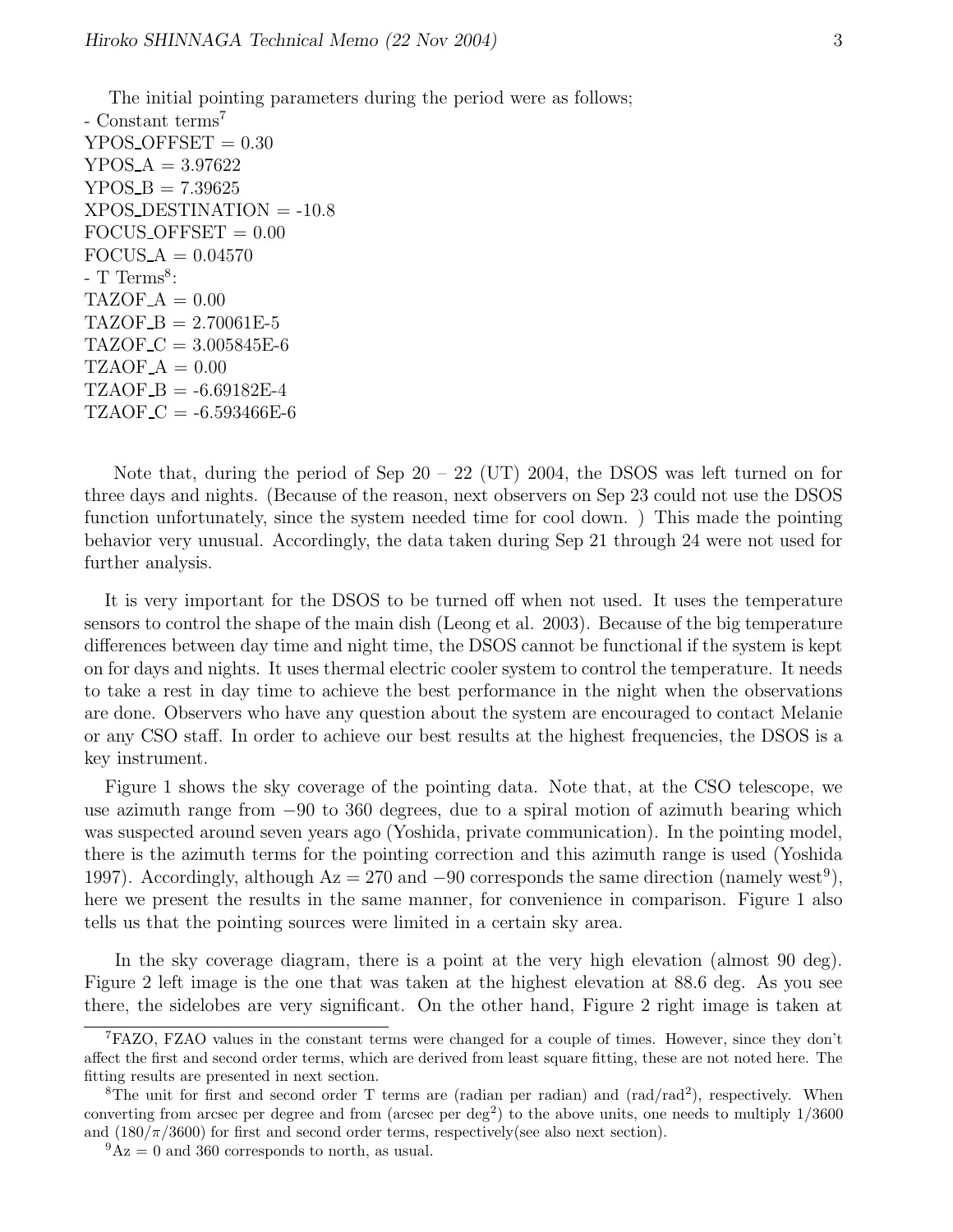

Figure 1: The sky coverage of the pointing data presented in this memo.

modest elevation (57.5deg). When both images were taken, the DSOS was working. It is hard to make a gravitational deformation correction at the highest elevation even with the DSOS. Since the pointing offsets of the high elevation data were quite different from the other offsets taken at reasonable elevations, as expected, and since the offsets affect significantly when making a fitting to examine the elevation dependency, this data was not used. Usually, it is not recommended to observe at high elevation (around 82-83 deg or higher), because it's getting harder for the telescope to track the objects and because of the beam shape.



Figure 2: Images taken at the highest  $EL = 88.6$  (left) and at modest  $EL$  (right) with SHARCII.



Figure 3: Tau measured at 225GHz – ambient temperature diagram. There is no strong correlation, but freezing temperature give us the best tau condition for most of the cases (see text).

Because of the requirement when use SHARCII, all the data were taken under tau at 225  $GHz \sim 0.1$  or less. In Figure 3, one can see that there is no strong correlation between ambient temperature<sup>10</sup> and tau at 225 GHz. However, cold weather below 0 degC always gives us the lowest tau condition, which makes sense considering the fact that water vapor freezes out at a temperature of below 0 degC.

<sup>10</sup>Measured at the top of the dorm.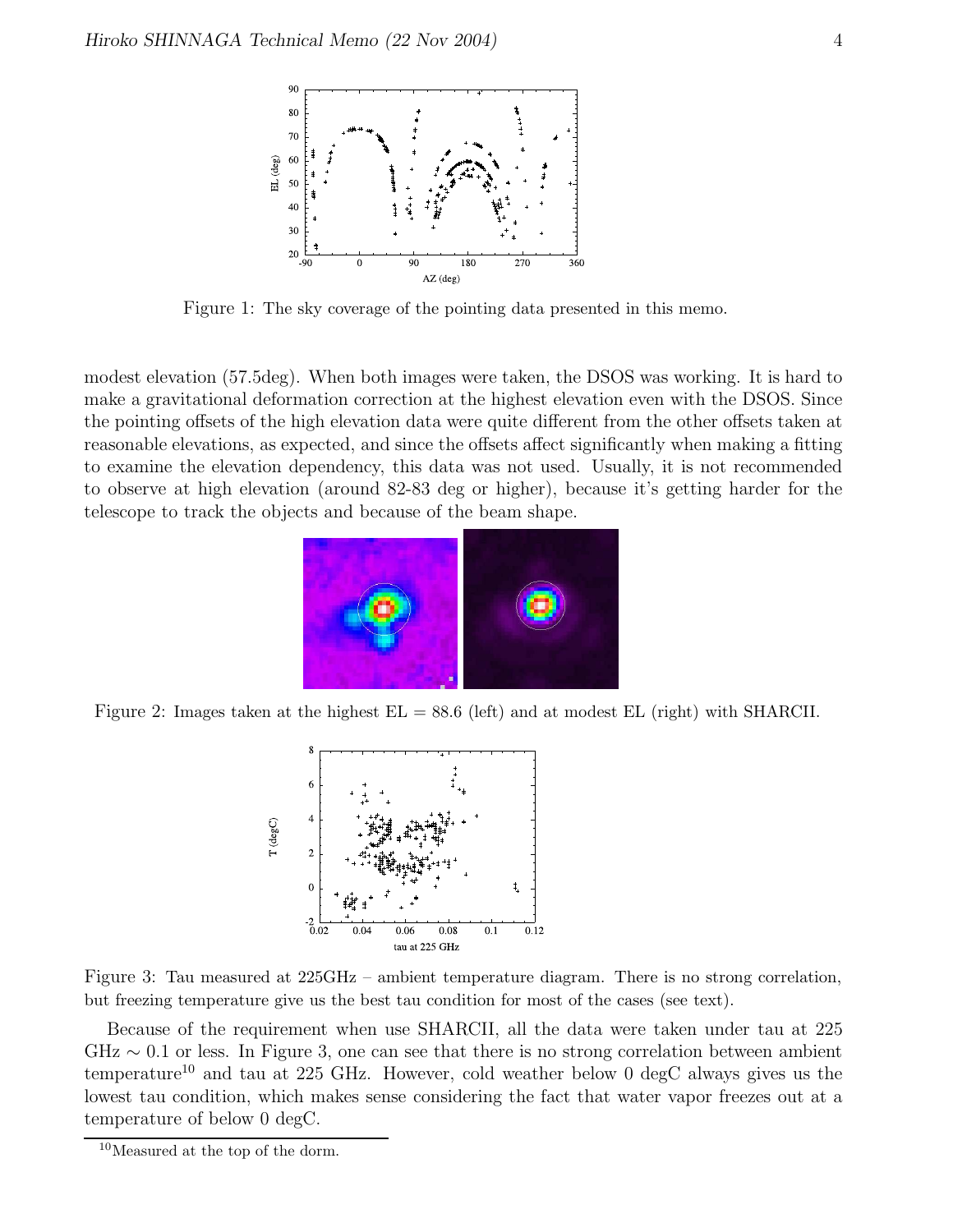### 3 RESULTS AND DISCUSSION

#### 3.1 Overall Tendency on the AZ/EL Axes

Figure 4 shows the elevation dependency in the FAZO and FZAO offsets. One can see the general trend in both diagrams. Considering first and second order terms, one can make a fitting to find the best parameters for T terms. Namely, the fitting was made using the equation;

$$
FAZO \text{ or } FZAO = M0 + M1 \times ZA + M2 \times ZA^2 \tag{1}
$$

Note that we use the unit for FAZO and FZAO in arcseconds and the unit for EL in degrees. M0, M1, and M2 correspond to constant, first order, and second order terms, respectively. One can make a least square fitting to derive the solutions for each term and add the numbers in the current T terms, which were given in the previous section. One can see elevation dependency in both FAZO and FZAO, as shown in Figure 4. Closely looking the data, it turned out that the data taken on Aug 31 shows excessive scatters compared to the others. Because of the reason, the data were not used for detail analysis.



Figure 5: Residuals from the fittings in FAZO (left) and in FZAO (right) vs. El diagrams

Figure 4 show the plot with the fitting curves. The least square fitting derived the following solutions for each term:

M0  $(FAZO) = -110.9 \pm 1.0$  ; M0  $(FZAO) = 48.8 \pm 1.8$ M1 (FAZO) =  $-0.575 \pm 0.057$ ; M1 (FZAO) =  $0.162 \pm 0.10$  $M2 (FAZO) = +0.0061 \pm 0.00079$ ;  $M2 (FZAO) = -0.0039 \pm 0.001$ 

Figure 5 show the residuals subtracted the fitting model. The dispersions on the FAZO and FZAO residuals were 6.3" and 8.5", respectively. The RMS were  $2.5$ " and  $3.0$ " for FAZO and FZAO, respectively.

Figure 6 shows the azimuth dependency on the FAZO and FZAO. There is no strong dependency, although there might be some correlation. We shall neglect the azimuth term for now. In the last subsection of this section, the azimuth dependency issue will be revisited.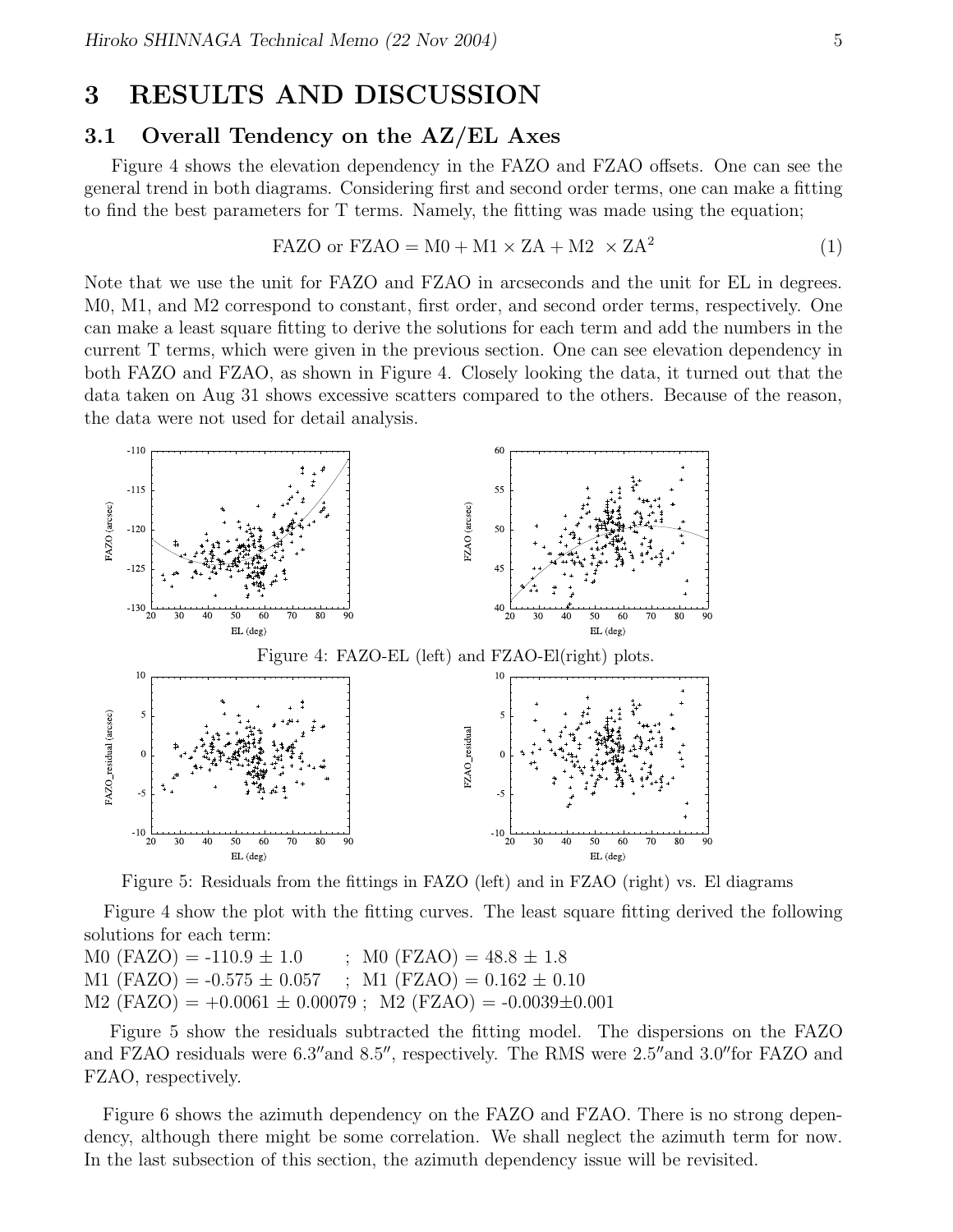

Figure 6: FAZO vs AZ (Left) and FZAO vs. AZ (right) plots.

#### 3.2 Thermal Effect



Figure 7: Ambient temperature changes during the observing runs.

Figure 7 shows the ambient temperature changes measured at the top of the dorm during the observing runs. One can see that temperature is more or less stays similar for most of cases, except for the time periods when observers started observation early (before 6h) before sunset, and when observers kept observations even after the Sun rises (around 17h and later). On Sep 11, there was the biggest gradient in temperature (the temperature difference between the max and the min was 5.2 degC) among the sample, while there was only 1.1 degC change in temperature on Sep 16th (the best weather condition among the sample).

Since the temperature could affect the pointing, the thermal dependency was investigated. Figure 8 shows the FAZO/FZAO – EL diagrams with colors to identify behavior of each night. One can clearly see that pointing deviations were much smaller if we consider one night only.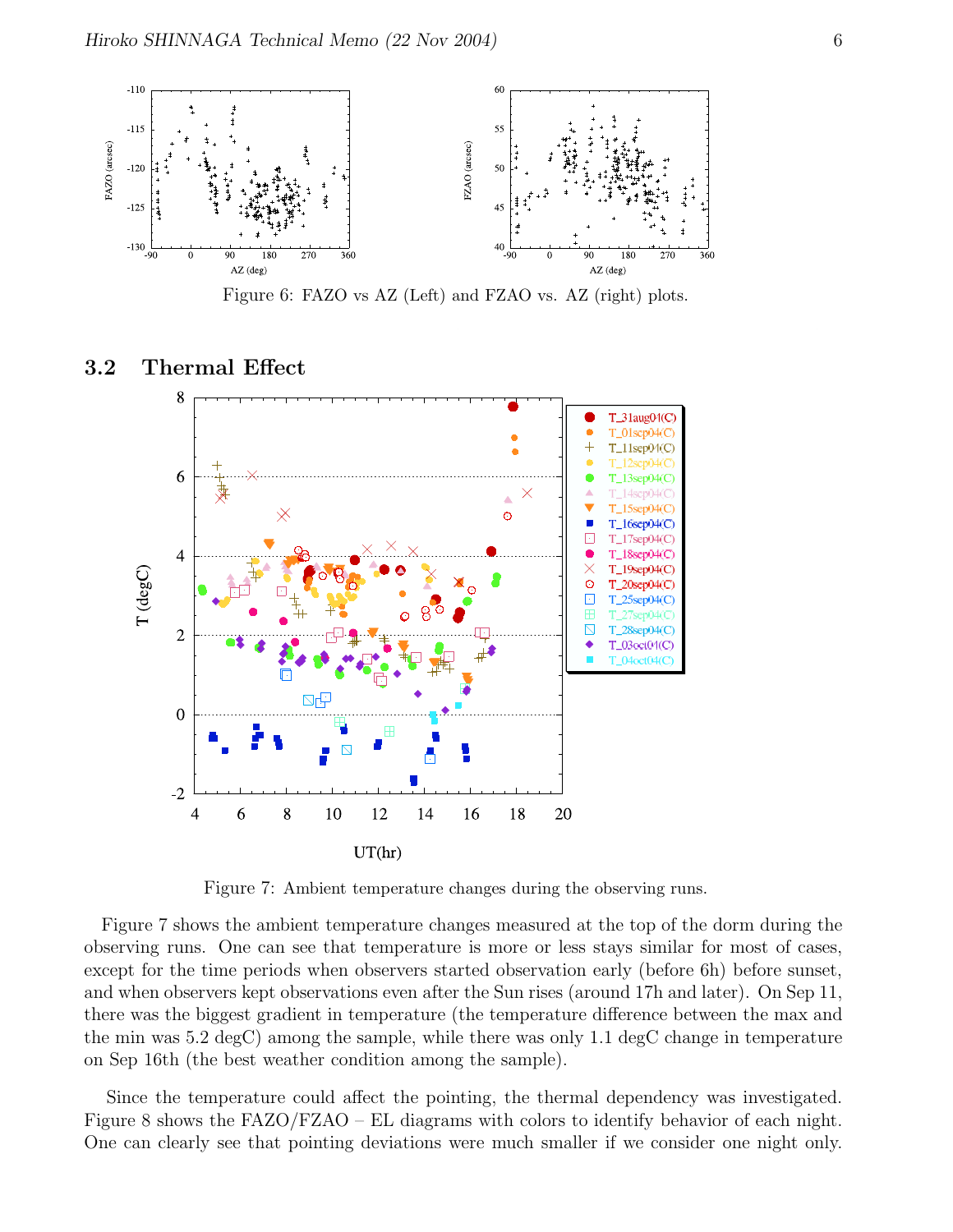Also, these figures clearly tell us that the deviation becomes smaller when the temperature is lower (e.g., compare blue filled squares (Sep 16) and red filled circle (Aug 31).



Figure 8: FAZO(left)- and FZAO(right)- vs. elevation plots with colors to identify behaviors of each night.

Since there is no correlation between ambient temperature and elevation, one can make a independent fitting for temperature.



Figure 9: Ambient temperature vs.  $FAZO_{residual}$  (left) and  $FAO_{residual}$  (right) diagrams.

Figure 9 show FAZO/FZAO vs. the ambient temperature diagrams. One can clearly see the strong linear correlations for both offsets. Here we applied first order correction only and found the following coefficients were derived for the constant and linear terms;

 $FAZO_{residual} = (2.2 \pm 0.2) - (0.993 \pm 0.078) \times T$  ${\rm FZAO}_{residual}$ = $(2.3\pm0.3)$  – $(0.99\pm0.11)\times$ T

where T is ambient temperature,  $(FAZO/FZAO)_{residual}$  is the residual derived in the previous subsection, after elevation dependency correction.

This equation means that there is about  $-1$  arcsecond change as 1 degC temperature changes, for both AZ and EL axes. Related issue is discussed in the next subsection.

Figure 10 and 11 shows the residuals vs. EL and ambient temperature after the thermal effect is subtracted. Figure 11 also indicate that, at higher temperature, the scatter of pointing becomes larger in FZAO (EL direction), especially above 3 degC, which is consistent with the fact that we saw from the Figure 8. For FAZO, there is no scatter difference as a function of ambient temperature. After taking the thermal effect into account, the dispersions for the FAZO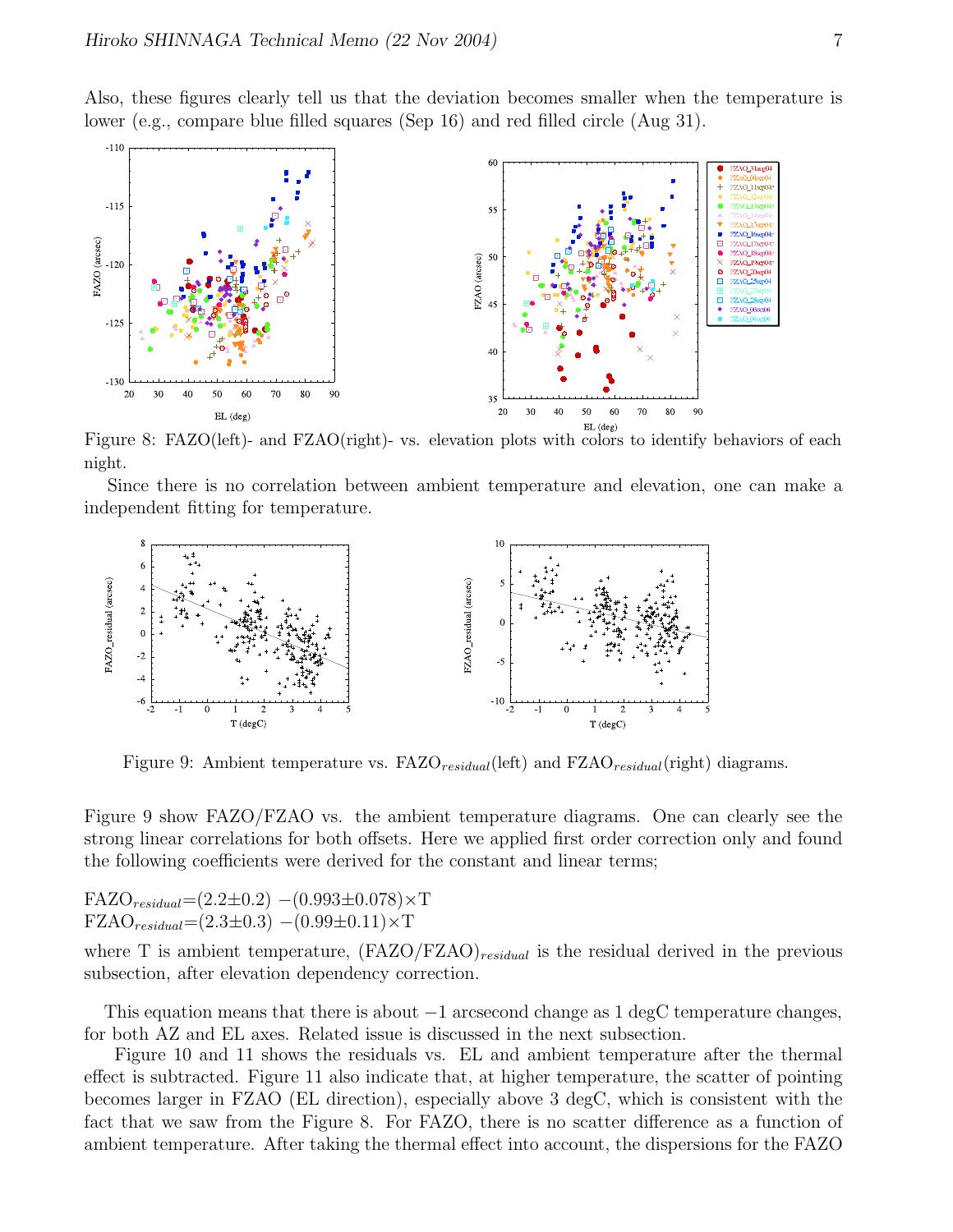

Figure 10: FAZO $_{residualT}$  (left)- and FZAO $_{residualT}$  (right)- EL diagrams.



Figure 11:  $FAZO_{residualT}$  (left)- and  $FZAO_{residualT}$  (right)- ambient temperature diagrams.

and FZAO was improved to be  $3.6''$ (from  $6.3'$ ) and  $6.9''$ (from  $8.5'$ ), respectively. The RMS for FAZO/FZAO went down to  $1.9''$  (from  $2.5''$ ) and  $2.6''$  (from  $3.0''$ ), respectively.

#### 3.3 Implications from The Thermal Effect

Chamberlin (2003) made temperature measurements at different places (bottom, middle and top of the main dish) on the backup structures of the CSO telescope. He reported significant temperature difference between top and middle positions over different elevations. The difference becomes larger at lower elevation and changes as a function of elevation. On a night when the  $T_{ant}$  was  $-2.2$ , the gradient of temperature difference was measured to be about 0.081 degC per 1 deg in Elevation, from EL 15 to EL 65. On the other hand, on a night when  $T_{ant}$  was -0.18, the gradient of temperature difference was measured to be about 0.072, from EL 30 to EL 65. The temperature difference became zero at  $EL \sim 65$  for both cases. On the other hand, there was no temperature gradient detected in left/right direction. This would cause main dish deformation (in EL axis) and continuous pointing shift over wide elevation range. And this must be closely related to the temperature dependency, about −1 arcsec per 1 degC, in both FAZO and FZAO axes, over EL  $\sim 25 - \sim 85$  degrees, which we saw in the previous subsection. In addition to the main dish, the secondary structure may be also affected by the thermal effect.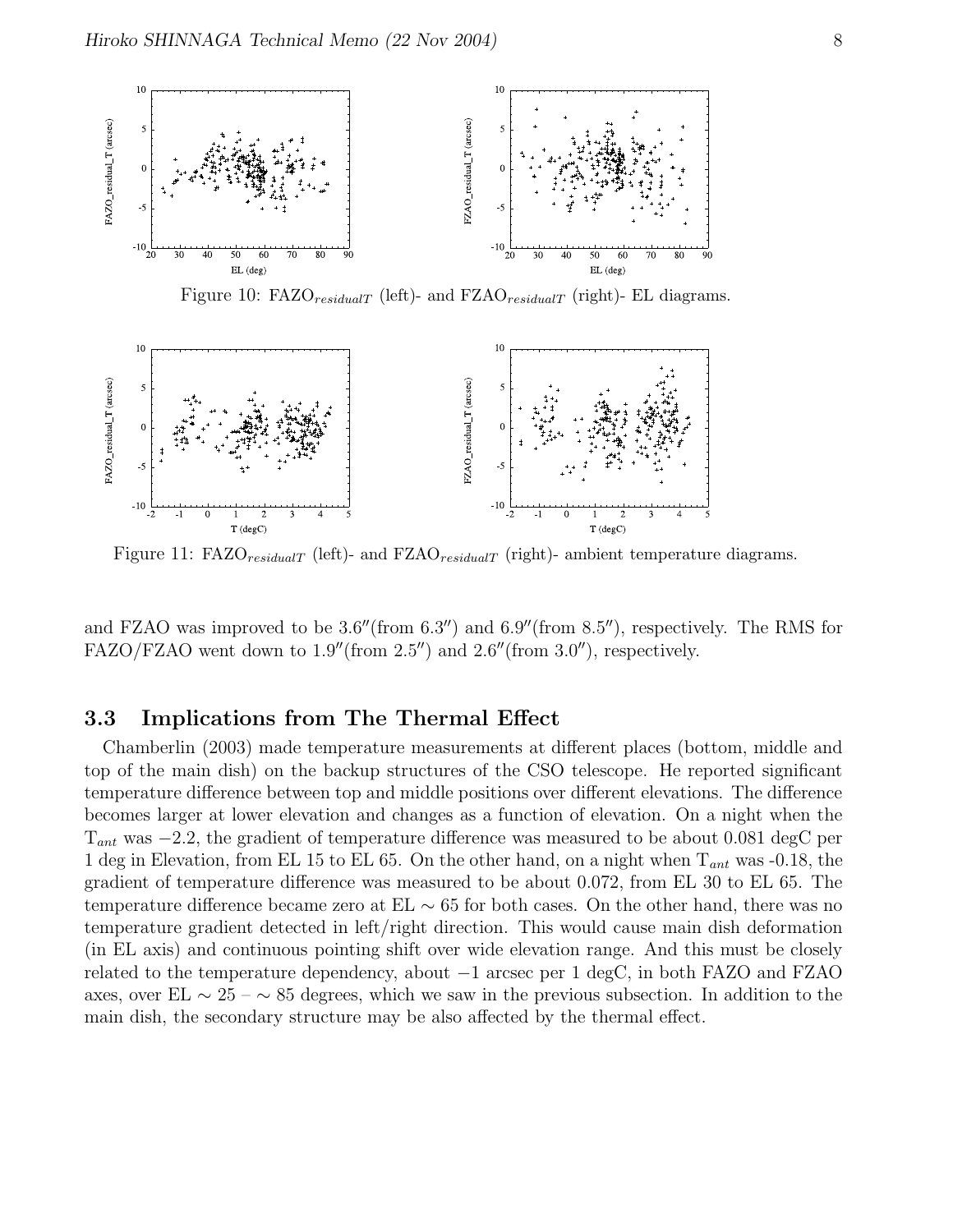#### 3.4 Azimuth Dependency

After elevation and temperature corrections are made, dependencies to AZ, which seemed to be weaker before, becomes of interest. The correlation diagrams of AZ vs FAZO/FZAO residuals after elevation/temperature correlation were subtracted are made and shown in Figure12.



Figure 12: AZ vs.  $FAZO_{residualT}$  (left) and  $FZAO_{residualT}$  (right) (after elevation/temperature correction) diagrams. AZ range is plotted from -90 to 360 deg.

Figure 12 inspired me to change the range of azimuth from zero to 360 degrees, instead of −90 to 360deg. The diagrams of AZ vs FAZO/FZAO are made and shown in Figure 13 in Az from 0 to 360 deg.



Figure 13: AZ (ranges from  $0 - 360$ ) vs. FAZO<sub>residualT</sub> (left) and FZAO<sub>residualT</sub> (right) diagrams.



Figure 14: Final residuals in FAZO(left)/FZAO(right) after EL, temperature, AZ corrections.

The least square fitting (Figure 13) derived the following solutions for each case: FAZO<sub>residualT</sub>=(2.3±0.4) –(0.034 ±0.005)×AZ + (8.9658E-5±1.3601E-5)×AZ<sup>2</sup>  ${\rm FZAO}_{residualT} = (2.9 \pm 0.3) - (0.015 \pm 0.017) \times AZ$ 

There is a clear tendency that the FAZO has a minimum at  $AZ = 180$  deg (namely, south). For FZAO, it seems there is a slight slope over the AZ range. But this is not significant, as one